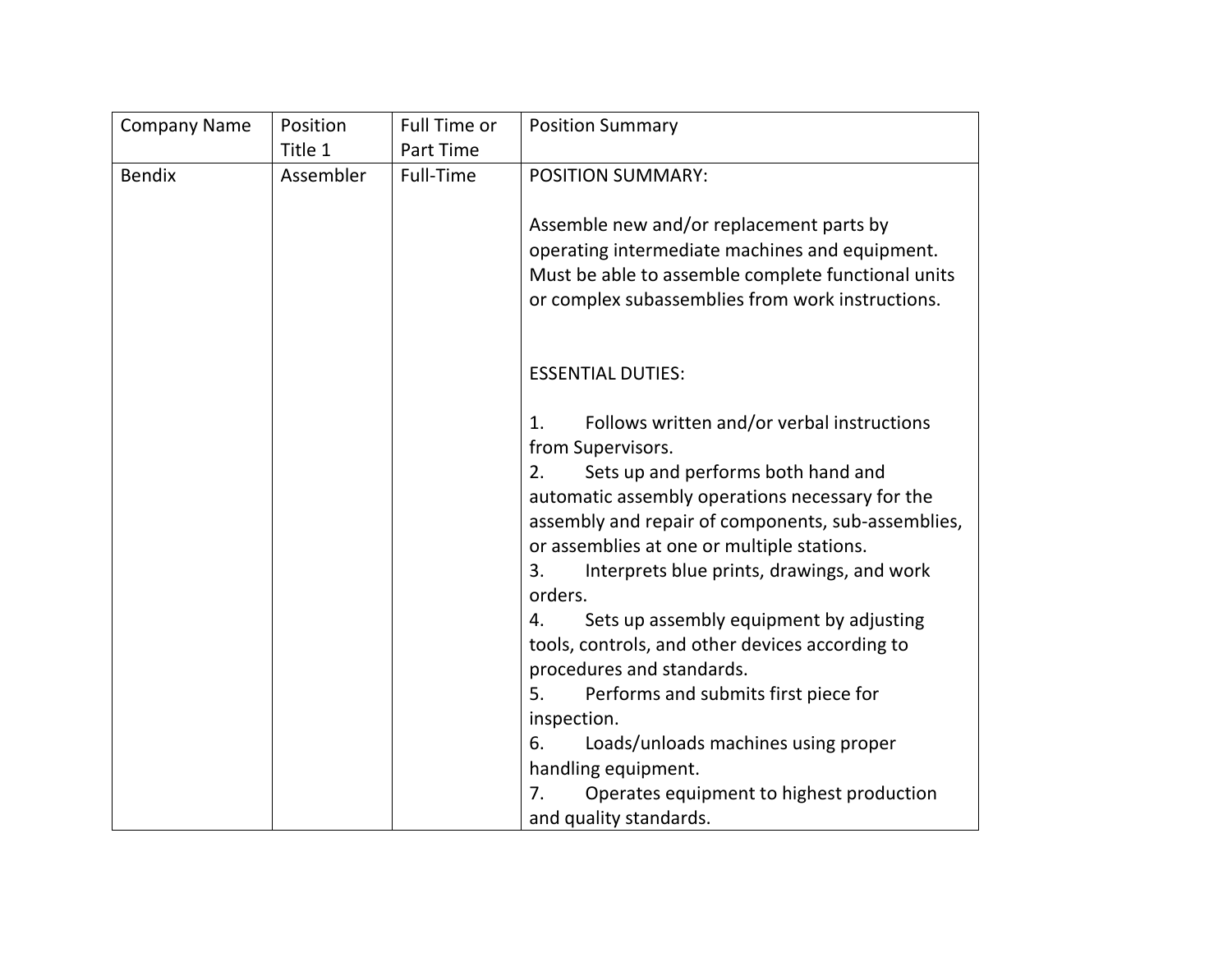| Makes necessary adjustments and replaces<br>8.          |
|---------------------------------------------------------|
| tools or parts as required.                             |
| Uses hand tools and gages appropriate to the<br>9.      |
| work performed.                                         |
| 10.<br>Supports the training process of new             |
| employees.                                              |
| 11.<br>Maintains equipment and reports                  |
| malfunctions and safety issues to supervisor or         |
| maintenance as soon as possible.                        |
| 12.<br>Transports material as required using proper     |
| handling methods.                                       |
| 13.<br>Keeps work area in orderly condition with        |
| respect to proper materials, tools, equipment, and      |
| personal belongings. (Includes cleaning of              |
| equipment, floors, tables, etc.)                        |
| Is responsible for verifying that own work is in<br>14. |
| compliance with requirements and corrects errors in     |
| own work.                                               |
| 15.<br>Repaints or touches-up components or             |
| assemblies.                                             |
| Set ups and operates greasing equipment to<br>16.       |
| grease components, sub-assemblies or assemblies.        |
| Builds containers and packs parts in<br>17.             |
| accordance with packing specifications.                 |
| Checks part numbers and places them in<br>18.           |
| appropriate shipping containers.                        |
| <b>Performs and review Statistical Process</b><br>19.   |
| Control (SPC); including but not limited to: data       |
| collection, charts, and graphs.                         |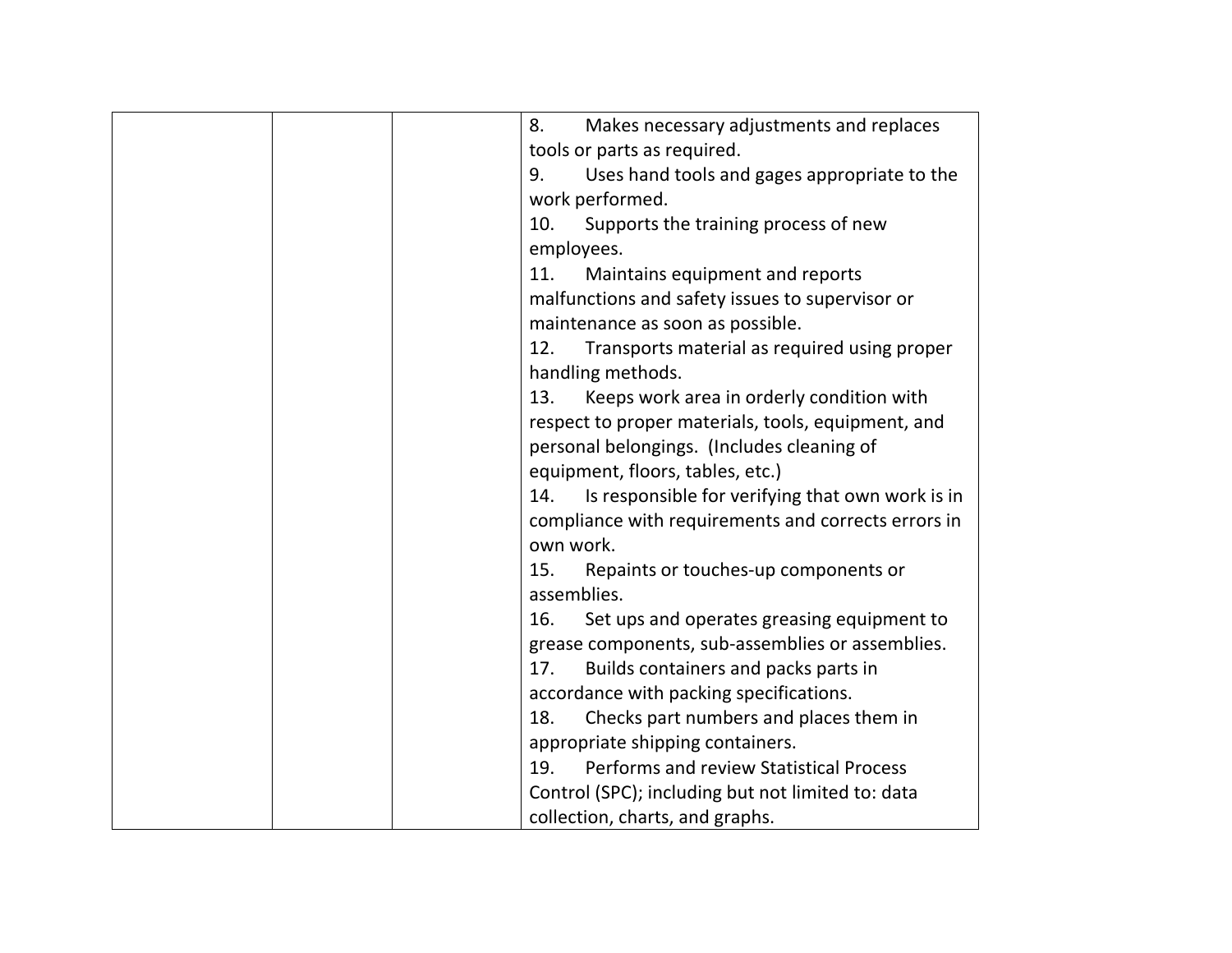|          |                  | 20.<br>Performs record-keeping duties.               |
|----------|------------------|------------------------------------------------------|
|          |                  | Reports recognized defective material to<br>21.      |
|          |                  | supervisor.                                          |
|          |                  | 22.<br>Follows all aspects of Standardized Work      |
|          |                  | Instructions.                                        |
|          |                  | Understands and adhere to current health,<br>23.     |
|          |                  | safety, and environmental policies (ISO14001). Is    |
|          |                  | empowered to identify, stop, and communicate or      |
|          |                  | escalate appropriate action in regards to safety,    |
|          |                  | health, and environmental concerns.                  |
|          |                  | Understands current quality policies and<br>24.      |
|          |                  | procedures (IATF 16949). Is empowered to identify,   |
|          |                  | stop, and communicate or escalate appropriate        |
|          |                  | action in regard to product quality.                 |
|          |                  |                                                      |
|          |                  | 25.<br>Performs other duties as requested, directed, |
|          |                  | or assigned.                                         |
|          |                  |                                                      |
|          |                  |                                                      |
|          |                  |                                                      |
|          |                  |                                                      |
|          |                  |                                                      |
|          |                  |                                                      |
|          |                  |                                                      |
|          |                  |                                                      |
| Position |                  |                                                      |
| Title 2  |                  |                                                      |
| Machine  | <b>Full Time</b> | <b>POSITION SUMMARY:</b>                             |
| Operator |                  |                                                      |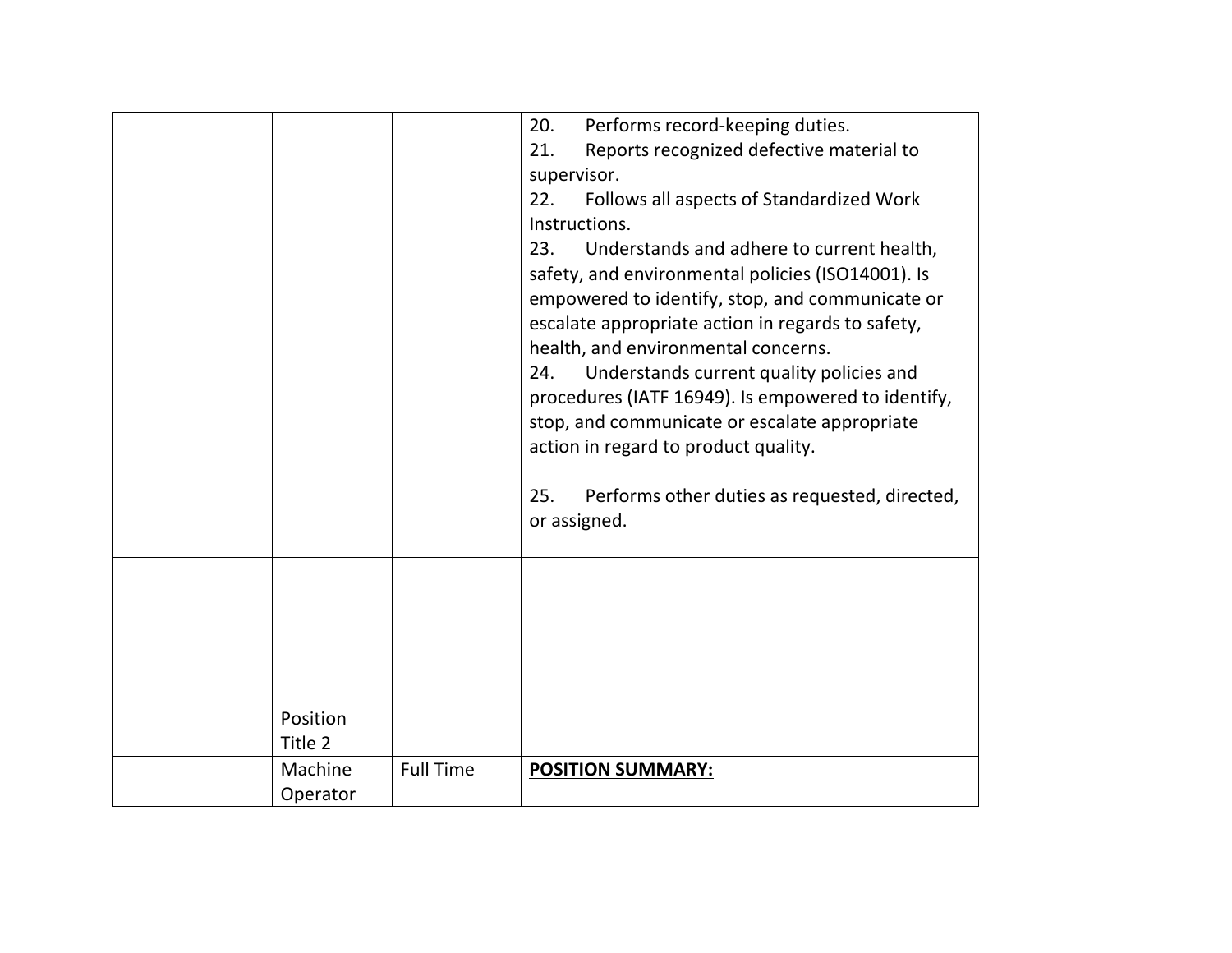| Operates equipment and machinery to clean, bore,<br>mill, drill, turn, groove, ream, tap, weld, press, and<br>cut components to supply to assembly operations.                                                                                                                                                                                                                                                                                                                   |
|----------------------------------------------------------------------------------------------------------------------------------------------------------------------------------------------------------------------------------------------------------------------------------------------------------------------------------------------------------------------------------------------------------------------------------------------------------------------------------|
| <b>ESSENTIAL DUTIES:</b>                                                                                                                                                                                                                                                                                                                                                                                                                                                         |
| 1. Operates equipment to transform raw<br>materials into components used in the<br>assembly of the final product. Equipment may<br>include loading parts into robot welders,<br>operating pressing machines, operating boring<br>machines, operating parts washers, and<br>operating lathe machines.<br>2. Performs typical machine shop operations to<br>support assembly operations.<br>3. Performs assigned work in accordance with<br>blueprints, drawings, SOP's, routings, |
| sketches, and/or instructions.<br>4. Performs and submits first piece for                                                                                                                                                                                                                                                                                                                                                                                                        |
| inspection.<br>5. Follows written and/or verbal instructions<br>from Supervisors.                                                                                                                                                                                                                                                                                                                                                                                                |
| 6. Performs job duties from verbal and written<br>instructions, prints, and drawings, and other<br>work orders.                                                                                                                                                                                                                                                                                                                                                                  |
| 7. Uses gauges to verify quality products and<br>scraps nonconforming material.                                                                                                                                                                                                                                                                                                                                                                                                  |
| 8. Accepts and receives frequent supervision and<br>assistance with regard to machine set-up.                                                                                                                                                                                                                                                                                                                                                                                    |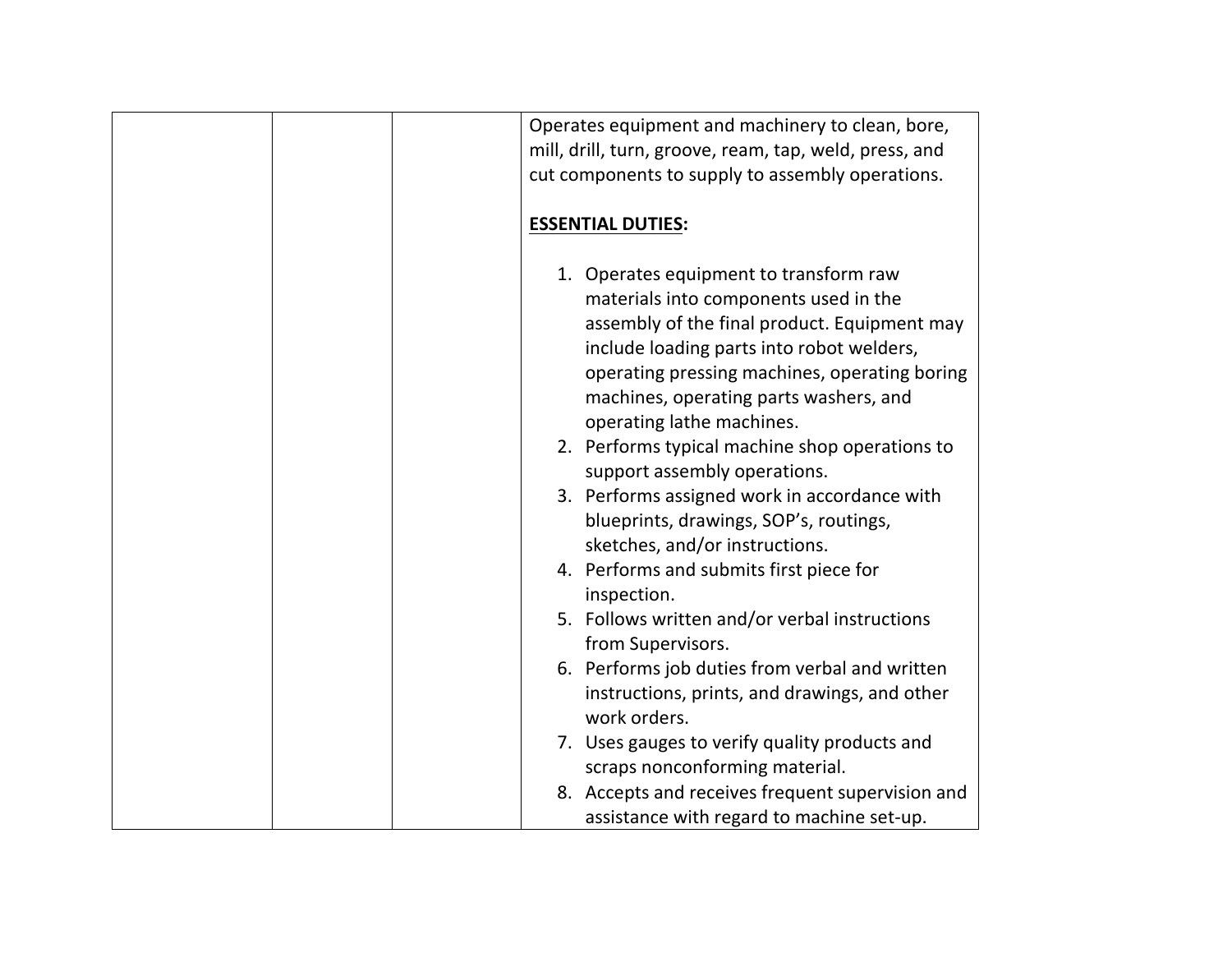| 9. Perform and review statistical process control<br>data, charts, and graphs.<br>10. Is responsible for verifying that own work is in<br>conformance with requirements.<br>11. Performs record keeping duties.<br>12. Performs minor lubrication and machines as |
|-------------------------------------------------------------------------------------------------------------------------------------------------------------------------------------------------------------------------------------------------------------------|
| required, wipes and keeps machines, tools and<br>work place clean and orderly.<br>13. Reports recognized defective material and<br>equipment to supervision.                                                                                                      |
| 14. Follows all aspects of Standardized Work<br>Instructions.                                                                                                                                                                                                     |
| 15. Understands and adhere to current health,<br>safety, and environmental policies (ISO14001).<br>Is empowered to identify, stop, and<br>communicate or escalate appropriate action in<br>regards to safety, health, and environmental<br>concerns.              |
| 16. Understands current quality policies and<br>procedures (IATF 16949). Is empowered to<br>identify, stop, and communicate or escalate<br>appropriate action in regards to product<br>quality.<br>17. Performs other duties as requested, directed,              |
| or assigned.                                                                                                                                                                                                                                                      |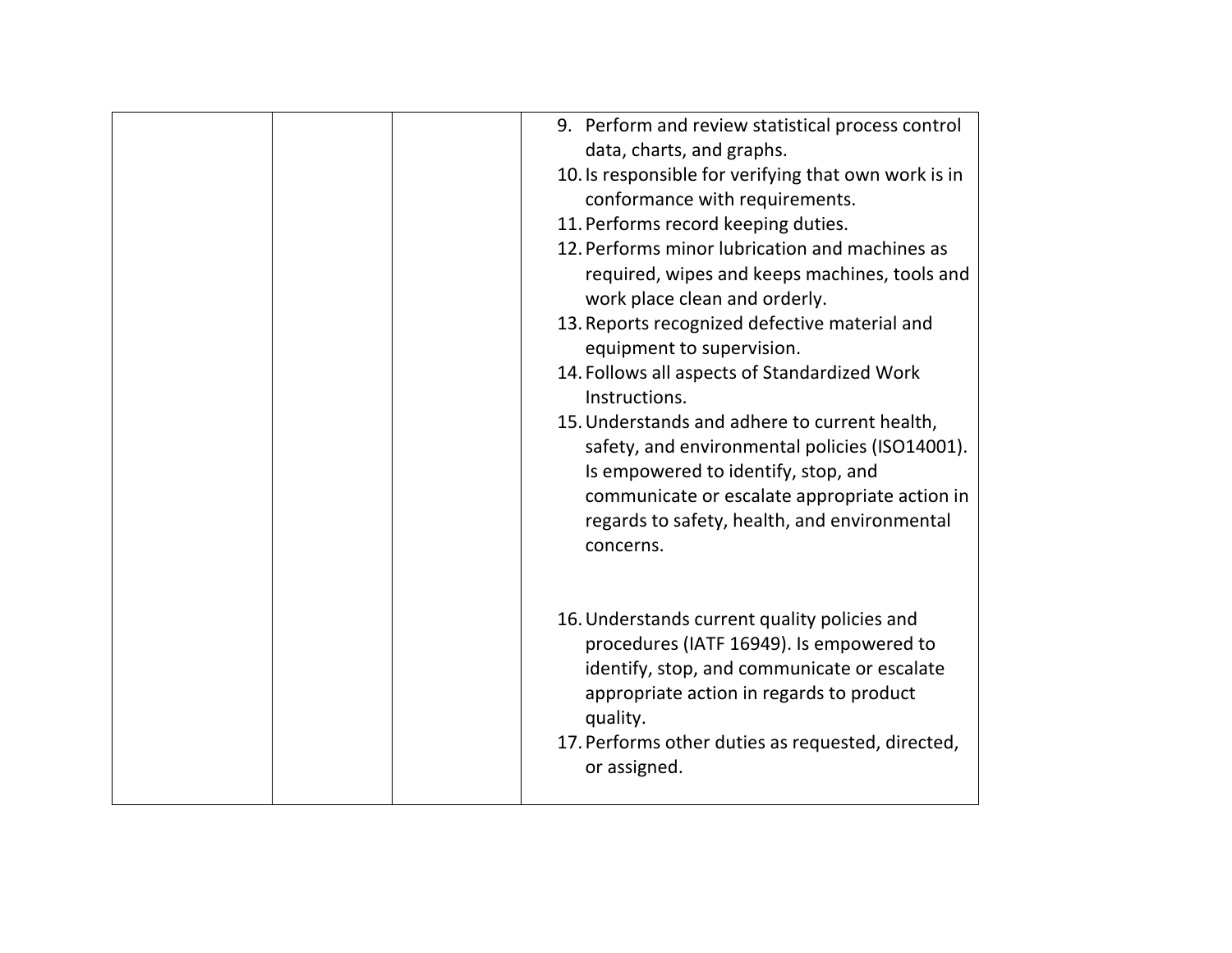| Position |                  |                                                                                                                                                                                                                                                                                                                                                                                                                                                                                        |
|----------|------------------|----------------------------------------------------------------------------------------------------------------------------------------------------------------------------------------------------------------------------------------------------------------------------------------------------------------------------------------------------------------------------------------------------------------------------------------------------------------------------------------|
| Title 3  |                  |                                                                                                                                                                                                                                                                                                                                                                                                                                                                                        |
| Material | <b>Full Time</b> | <b>POSITION SUMMARY:</b>                                                                                                                                                                                                                                                                                                                                                                                                                                                               |
| Handler  |                  |                                                                                                                                                                                                                                                                                                                                                                                                                                                                                        |
|          |                  | To perform any or all of a variety of duties<br>combined with elements of operating a forklift<br>and general material handling. This includes<br>shipping and receiving docks, as well as, running<br>the Tugger routes as needed. Must have<br>knowledge in recording receipts and<br>disbursements of materials; loading, unloading,<br>and moving materials in and out of storage, and<br>to workstations.<br><b>ESSENTIAL DUTIES:</b><br>1. Reads fork truck routes, and performs |
|          |                  | work as assigned by department<br>supervisor.<br>2. Delivers material to designated areas.<br>Puts away material to designated areas.<br>3. Accurately uses scan guns to transfer<br>material to bin locations in SAP.<br>4. Attaches appropriate labels and tags to<br>products and packages.<br>5. Notifies supervisors of any mechanical<br>or material issues.                                                                                                                     |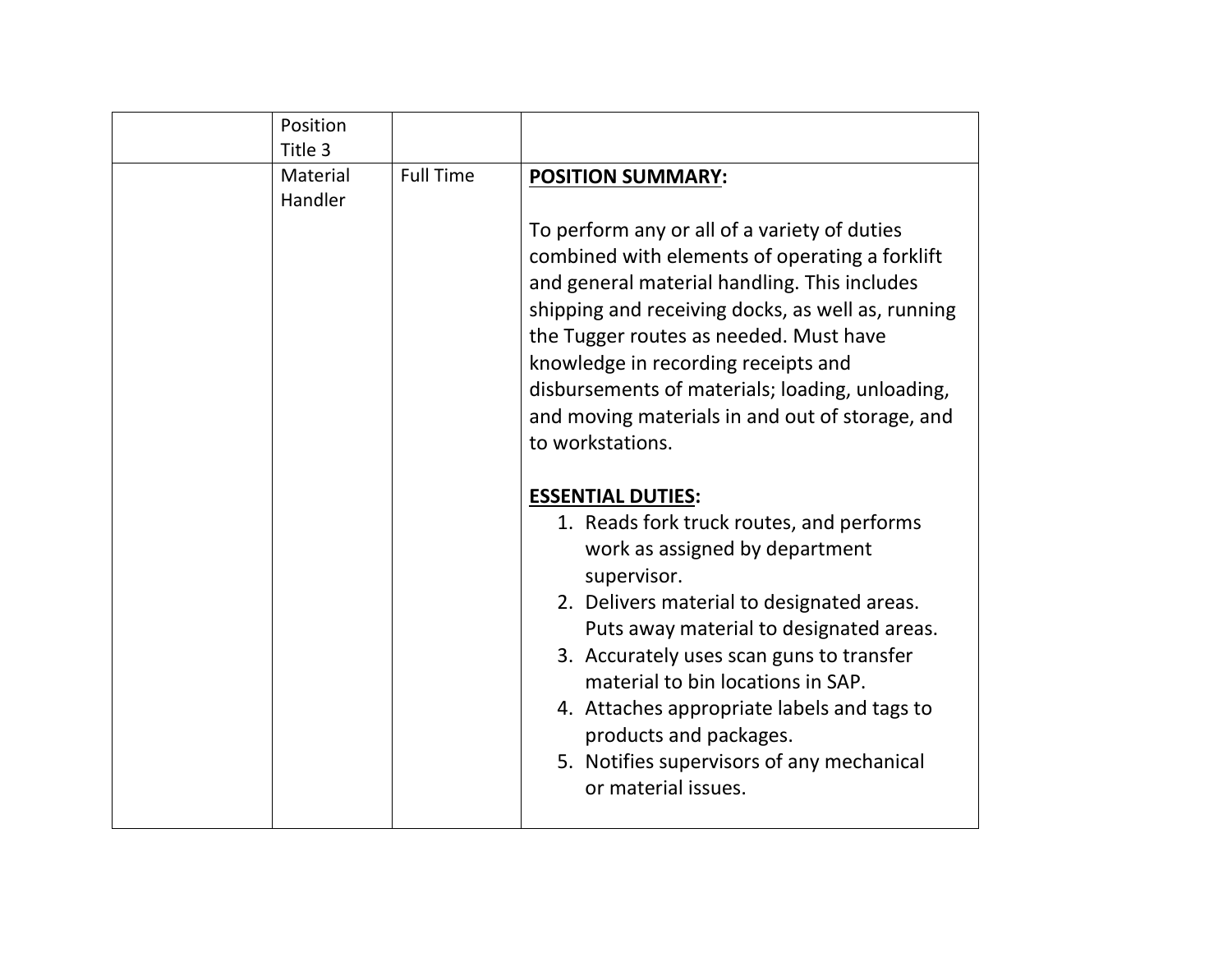| 6. Follows written and/or verbal instructions          |
|--------------------------------------------------------|
| from Supervisors.                                      |
| 7. Interprets material flow work orders.               |
| 8. Loads/unloads packages using proper                 |
| handling equipment.                                    |
| 9. Transports material as required using               |
| proper handling methods.                               |
| 10. Builds containers and pack parts in                |
| accordance with packing specifications.                |
| 11. Verifies part numbers and places them in           |
| appropriate containers.                                |
| 12. Ensures material accuracy through                  |
| auditing, counting, and visual inspection of           |
| part numbers.                                          |
| 13.Is responsible for verifying that own work          |
| is in compliance with requirements.                    |
| 14. Performs record-keeping duties.                    |
| 15. Reports recognized defective material and          |
| equipment to supervisor.                               |
| 16. Supports the training process of new<br>employees. |
| 17. Utilizes safety equipment and observes all         |
| safety rules and practices.                            |
| 18. Follows all aspects of Standardized Work           |
| Instructions.                                          |
|                                                        |
|                                                        |